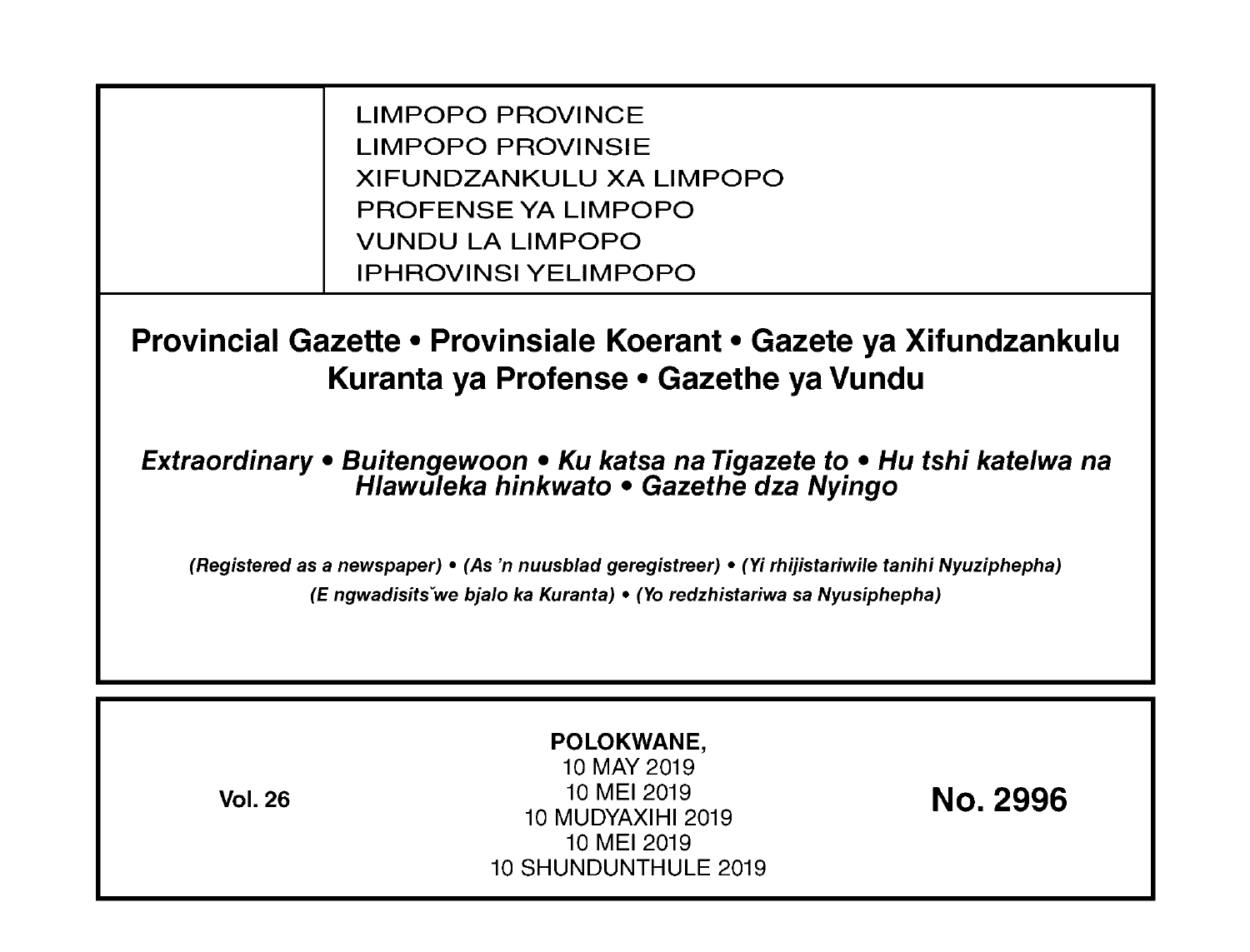## **CONTENTS**

|    |                                                                                                                                                                                                         | Gazette<br>No. | Page<br>No. |
|----|---------------------------------------------------------------------------------------------------------------------------------------------------------------------------------------------------------|----------------|-------------|
|    | <b>PROVINCIAL NOTICES • PROVINSIALE KENNISGEWINGS</b>                                                                                                                                                   |                |             |
| 68 | Fetakgomo Tubatse Local Municipality Land Use Management By-law, 2018: The Remaining Extent of the<br>farm Goudmyn 337-KT (±1996,3ha); and The Remaining Extent of Portion 6 of the farm Goudmyn 337-KT | 2996           |             |
| 68 | Fetakgomo Tubatse Plaaslike Munisipaliteit Grondgebruikbestuursverordening, 2018: Die Restant van<br>die plaas Goudmyn 337-KT (±1996,3ha); en Die Restant van Gedeelte 6 van die plaas Goudmyn 337-KT   |                |             |
|    |                                                                                                                                                                                                         | 2996           |             |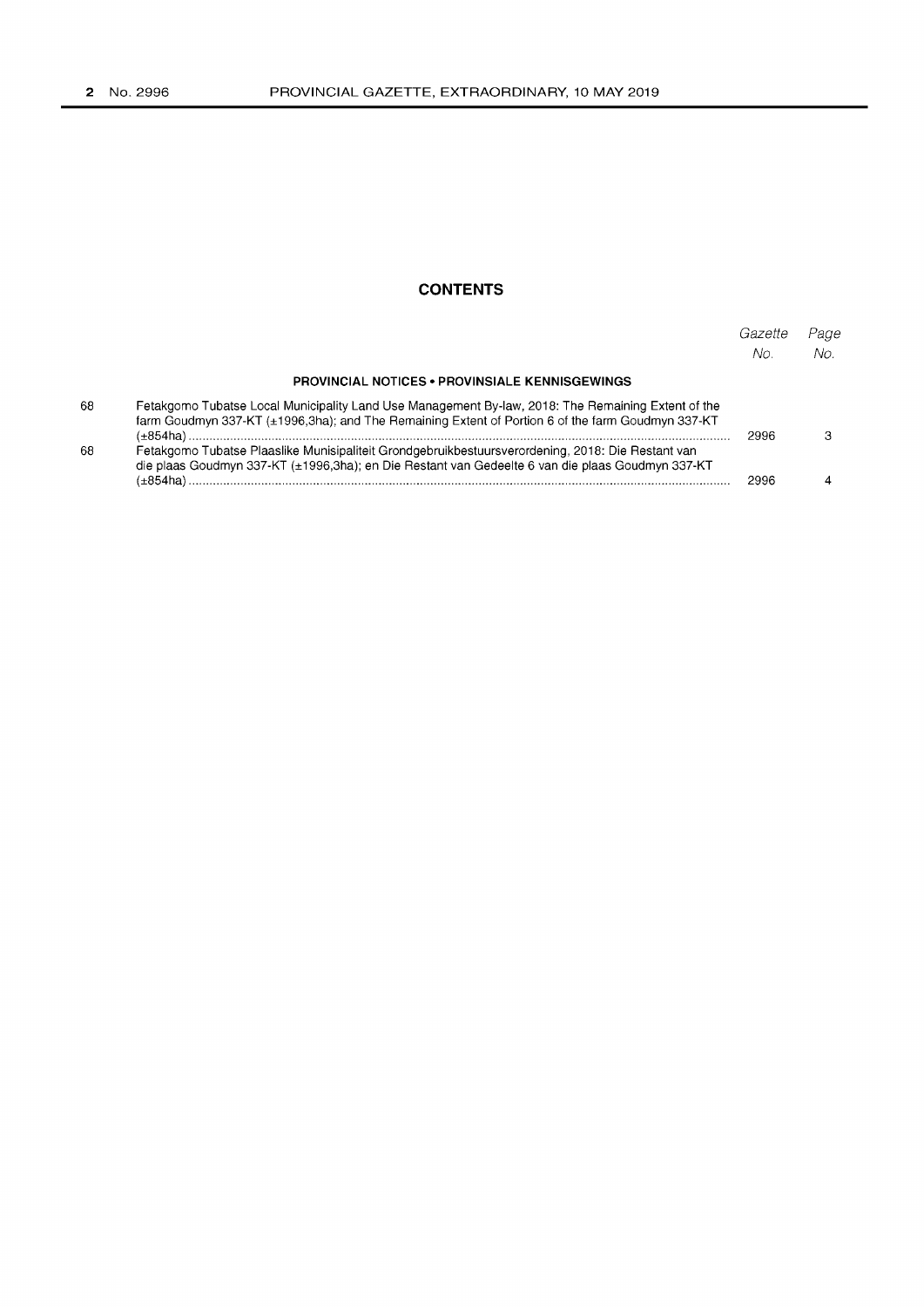## PROVINCIAL NOTICES • PROVINSIALE KENNISGEWINGS

### PROVINCIAL NOTICE 68 OF 2019

### NOTICE OF APPLICATION FOR SUBDIVISION AND CONSOLIDATION IN TERMS OF SECTIONS 65(1)(b), 71(1)(ii) AND 93(2)(a) AND RELATED SECTIONS OF THE FETAKGOMO TUBATSE LOCAL MUNICIPALITY LAND USE MANAGEMENT BY-LAW, 2018

I, Jaco Peter Ie Roux of Afriplan CC, being the authorised agent of the owner of:

The Remaining Extent of the farm Goudmyn 337-KT (±1996,3ha); and

The Remaining Extent of Portion 6 of the farm Goudmyn 337-KT (±854ha)

hereby give notice in terms of Sections 65(1)(b), 77(1)(ii) and 93(2)(a) and related Sections of the Fetakgomo Tubatse Local Municipality Land Use Management By-law, 2018 read with the Spatial Planning and Land Use Management Act, 2013 (Act 16 of 2013), that I have applied to the Fetakgomo Tubatse Local Municipality for:

- the subdivision of the Remaining Extent of the farm Goudmyn 337-KT and the Remaining Extent of Portion 6 of the farm Goudmyn 337-KT; and
- The consolidation of the subdivided portion of the Remaining Extent of the farm Goudmyn 337-KT (±117,6ha) and the subdivided portion of the Remaining Extent of Portion 6 of the farm Goudmyn 337-KT (±177,9ha),

in order to create one property (±295,5ha) for purposes of accommodating the existing smelter and related activities on one single portion.

Particulars of the application will lay for inspection during normal office hours at the office of the Executive Manager Development Planning Directorate, Fetakgomo Tubatse Local Municipality, 1 Kastania Street, Burgersfort for a period of 30 from from 10 May 2019 (date of first notice).

Objections to or representations in respect of the application must be lodged with or made in writing to the Executive Director, Development Planning Directorate at the above address or at PO Box 206, Burgersfort 1150 within a period of 30 days from 10 May 2019 (last day for comment being 10 June 2019). Any person who cannot write, may during office hours, attend the Office of the Executive Director, where an official will assist that person to lodge comment. Details of agent: Afriplan CC, PO Box 786, Ermelo 2350. Tel: 013 282 8035 Fax: 013 243 1706. E-mail: jaco@afriplan.com/vicky@afriplan.com

10-17